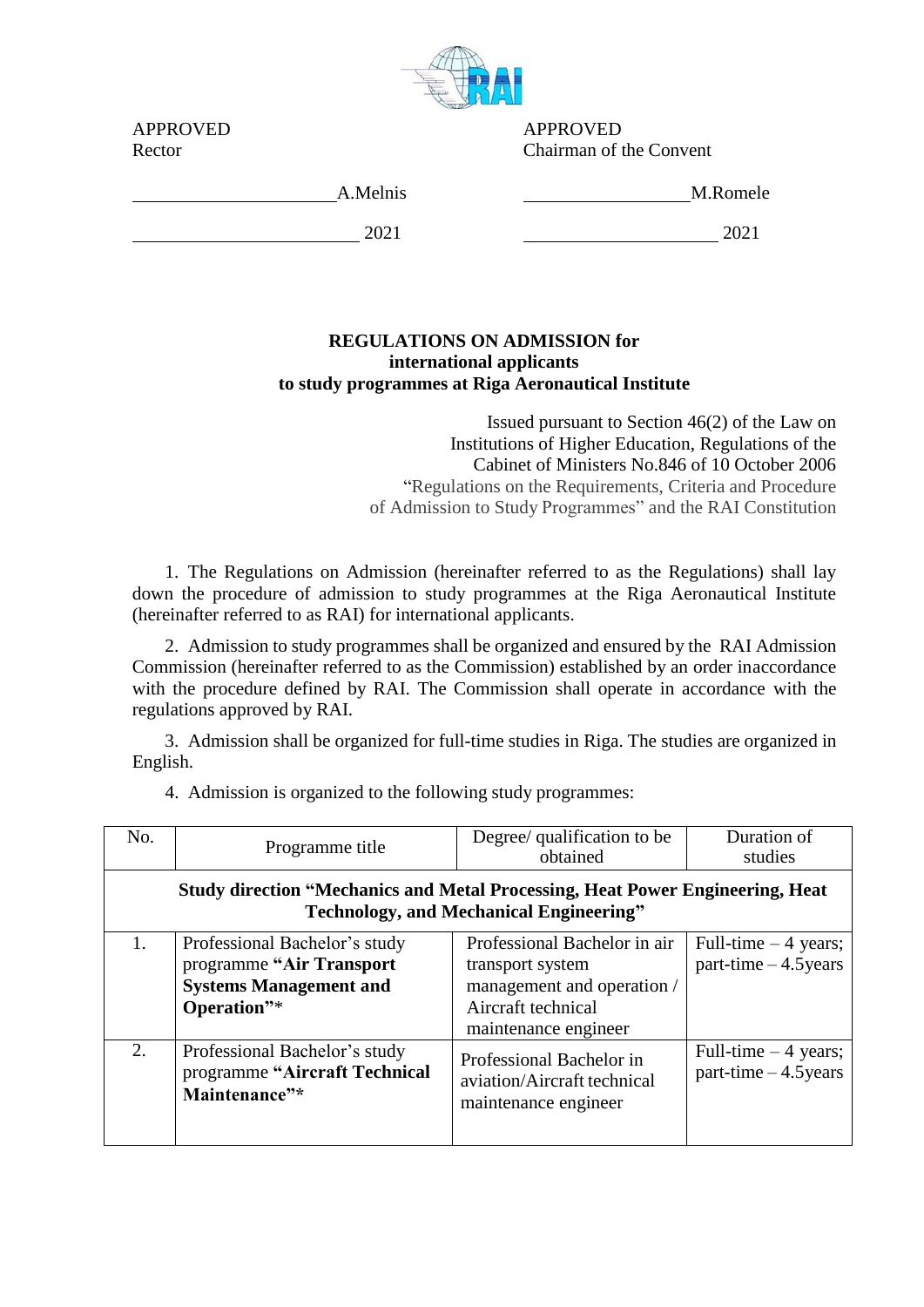| 3.                                                                                                                                                     | Professional<br>Master's<br>study<br>programme "Transport Systems<br>Management"                     | Professional Master<br>in<br>transport systems                                            | Full-time<br>1.5<br>years; part-time $-2$<br>years                      |  |  |  |
|--------------------------------------------------------------------------------------------------------------------------------------------------------|------------------------------------------------------------------------------------------------------|-------------------------------------------------------------------------------------------|-------------------------------------------------------------------------|--|--|--|
| <b>Study direction "Information Technology, Computer Techniques, Electronics,</b><br><b>Telecommunications, Computer Control and Computer Science"</b> |                                                                                                      |                                                                                           |                                                                         |  |  |  |
| 1.                                                                                                                                                     | Professional Bachelor's study<br>programme "Electronic<br><b>Equipment Maintenance"*</b>             | Professional Bachelor of<br>electronic equipment<br>maintenance/Electronic<br>engineer    | Full-time $-4$ years;<br>Part-time, face-to-<br>face $-4.5$ years.      |  |  |  |
|                                                                                                                                                        | <b>Study direction "Transport services"</b>                                                          |                                                                                           |                                                                         |  |  |  |
| 1.                                                                                                                                                     | Professional Bachelor's study<br>programme "International<br><b>Transport Company</b><br>Management" | Professional Bachelor of<br>business<br>management/Transport<br>company manager           | Full-time $-4$<br>years; part-time<br>$-4.5$ years                      |  |  |  |
| 2.                                                                                                                                                     | Professional Bachelor's study<br>programme "International<br><b>Transport Logistics"</b>             | Professional Bachelor of<br>international<br>transport<br>logistics/Head of logisticsunit | Full-time<br>$\boldsymbol{\Lambda}$<br>years; part-time<br>$-4.5$ years |  |  |  |
| 3.                                                                                                                                                     | Professional Bachelor's study<br>programme "Air Traffic<br>Management"*                              | Professional Bachelor of air<br>traffic management/Airtraffic<br>management engineer      | Full-time<br>$\overline{4}$<br>years; part-time<br>$-4.5$ years         |  |  |  |
| $\overline{4}$ .                                                                                                                                       | Professional Master's study<br>programme "International<br><b>Transport Company</b><br>Management"   | Professional<br>of<br>Master<br>business<br>management/Transport<br>company manager       | Full-time $-1.5$<br>years; part-time<br>$-2$ years                      |  |  |  |

\* – After graduation applicants receive a professional licence or certificate meeting EU requirements.

5. Admission to programmes of undergraduate studies shall take place on the basis of previous at least general secondary or vocational secondary education. Admission to Master programmes shall take place on the basis of Bachelor or second level professional higher education corresponding to the Master programme.

6. The size of the tuition fee in study programmes, discounts on the tuition fee and the groups of persons, which receive discounts on the tuition fee, shall be determined by an order in accordance with the procedure defined by RAI at least one month before the announcement of admission.

- 7. RAI shall inform about the commencement of admission on its website.
- 8. Documents registration:
- Till  $16<sup>th</sup>$  of June for the applicants, for full-time studies;
- Till  $31<sup>st</sup>$  of August for the applicants, for full-time studies with study cycles;
- The registration of documents on website<http://rai.lv/registren/step1.php>

9. To be admitted to a study programme, international applicants shall submit to RAI an application in a specified form. The application shall be appended by the copy of the document about the previously obtained education with a transcript of records, one coloured photo or an electronic photo (size no more than 1000x1000 pixels and size up to 200 kB), as well as copies of other documents, if necessary. An applicant from abroad, who has not obtained secondary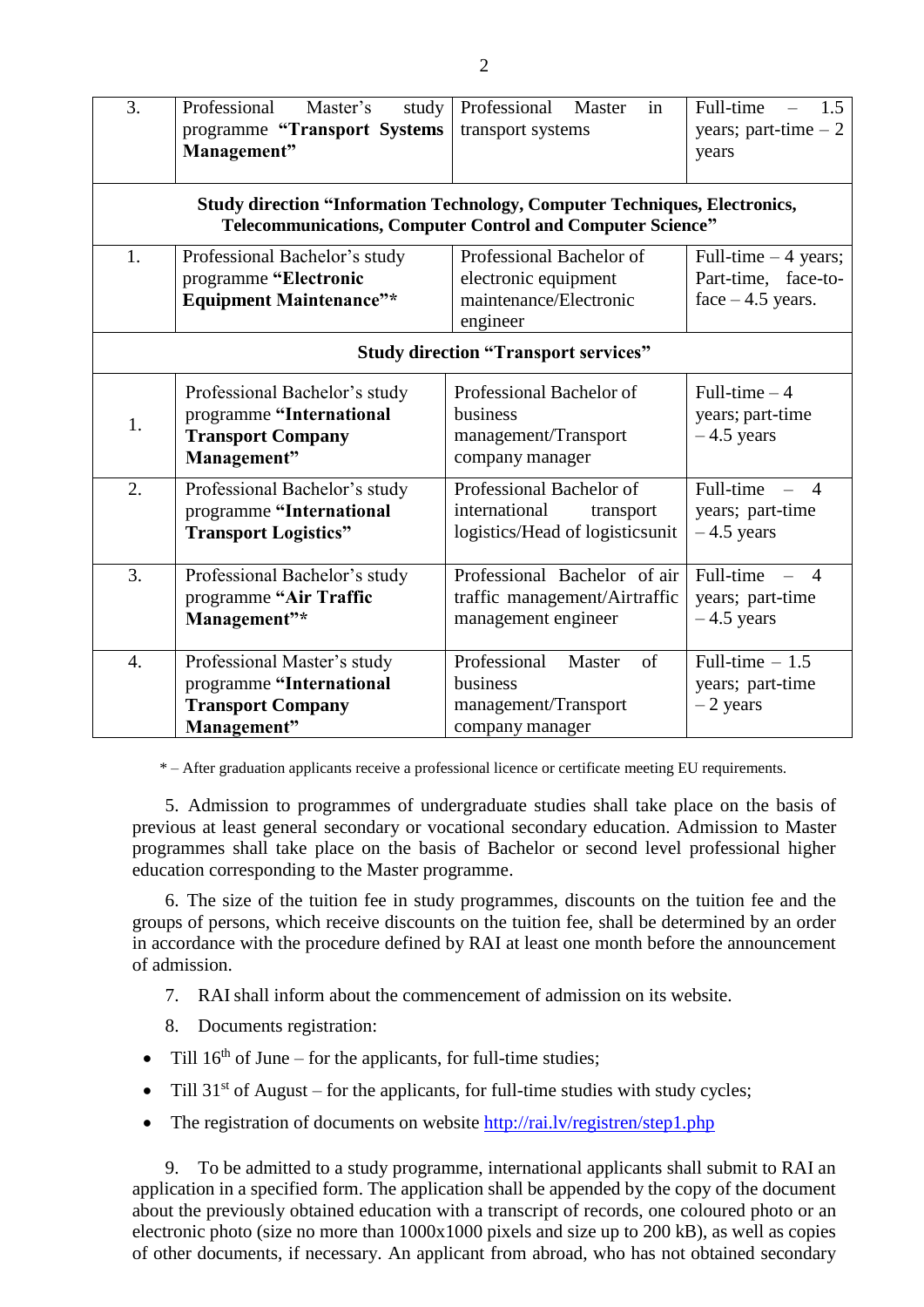education in English shall present an international English language testing service certificate issued in the last five years, which confirms that the English language skills, according to the assessment of European language skills is at least B2 level. If the applicant has not submitted a document on the English language proficiency, the RAI performs his English skills testing.

10. Applicants shall submit their application for admission to a study programme:

10.1. arriving in person to RAI, Mežkalna iela 9, Riga;

10.2. sending electronically by e-mail (manager@rai.ly or a.brutane@rai.ly);

10.3. sending by post;

10.4. submitting through mediation of the applicant's authorized person presenting a power of attorney.

11. The Commission shall review the submitted application and appended documents, shall verify them, if necessary, and register.

12. If the application and the documents appended thereto meet the Regulations and other regulatory enactments regulating the admission procedure, the Commission shall take a decision on admission of the applicant to the relevant study programme.

13. The Commission shall send an invoice for the registration fee.

14. After registration fee payment, RAI sends the educational documents of the international applicant to the Academic Information Center for verification.

15. After receiving a certificate from the Academic Information Center that international applicant has the right to qualify for admission to Latvian higher education institutions, RAI sends a study agreement and invoice to the international applicant.

16. After the mutual signature of the study agreement and invoice payment, the Commission shall submit the documents to the Office of Citizenship and Migration Affairs for the issue of a D visa/ term residence permit to the international applicant.

17. In order to ascertain the motivation of the international applicant to study in the chosen study program, RAI interviews the international applicant with his / her consent. RAI records the interview on video, stores and upon request makes it available to the competent authorities.

18. After receiving the invitation, the international applicant shall arrive at RAI and shall submit the documents to request a temporary residence permit for the time of implementation of the study program.

19. If the international applicant has not submitted a document on the knowledge of English, RAI shall perform his English skills testing.

20. The Commission shall prepare a list of international applicants who have applied for studies in RAI and submit it to RAI Quality Department.

21. External Relations and Quality Department shall test the English language skills of the international applicants in accordance with the methodology approved by the RAI.

22. To the international applicants whose English skills level, according to test results, is not sufficient for successfully study in the selected study program, RAI offers the English language courses paid by the applicant.

23. The courses programme can include different quantity of lessons depending from the English language skills level of international applicant.

24. The Commission shall explain and draw the attention of the international applicant to his obligation to declare his place of residence within one month from the launch of his studies.

25. Applicants may receive full information in relation to the admission process and studies at RAI [\(manager@rai.lv,](file:///C:/Users/Secretary/AppData/Local/Temp/Rar$DIa0.500/manager@rai.lv) phone: 67677832, 29571158 and [a.brutane@rai.lv,](mailto:a.brutane@rai.lv) phone 67629205, 25909934).

26. It shall be the international applicant's duty to read these Regulations and provide